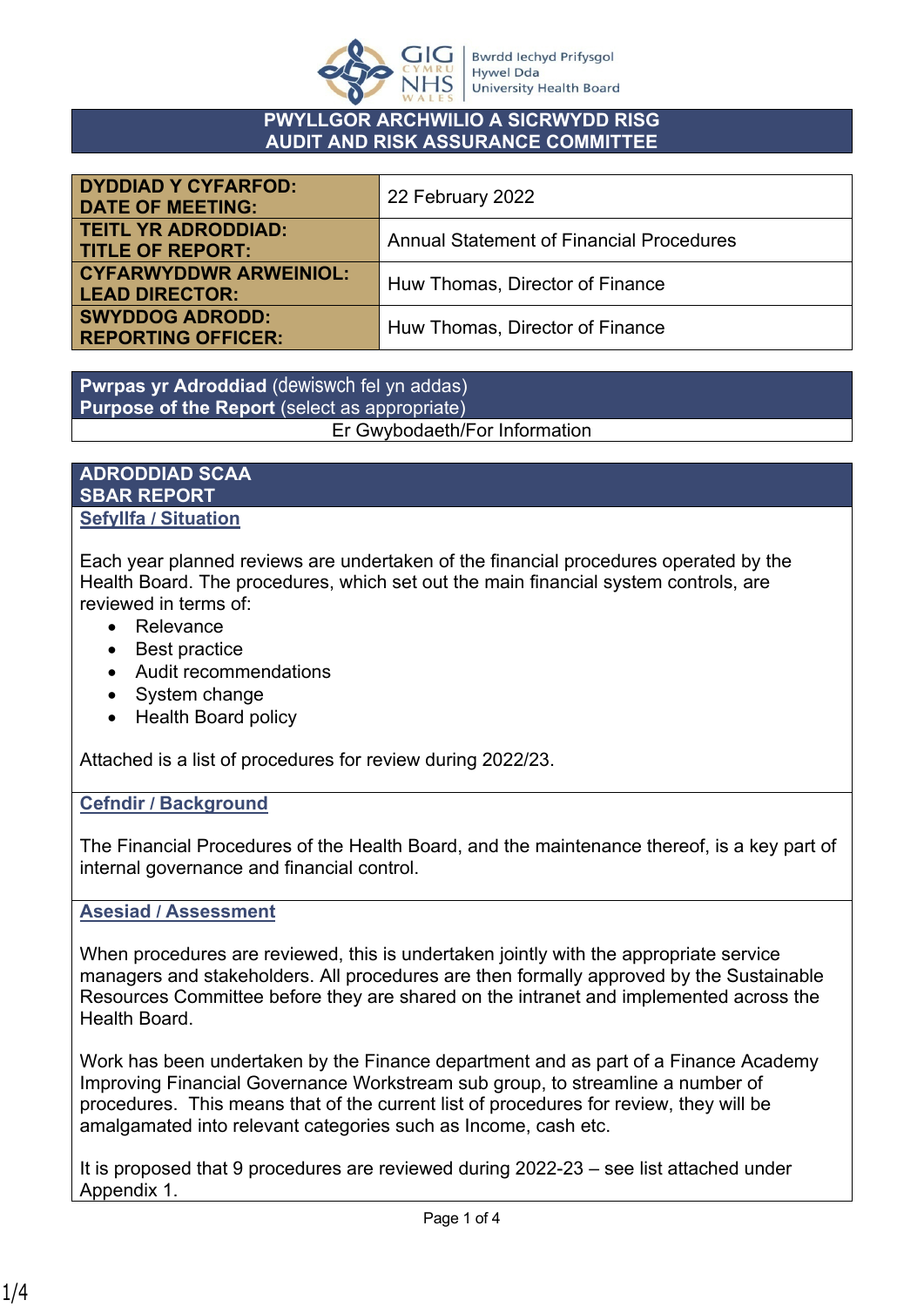# **Argymhelliad / Recommendation**

The Audit & Risk Assurance Committee is asked to note the report for information.

| Amcanion: (rhaid cwblhau)                                                                                                       |                                                                                                                                                                                                                                                                            |  |
|---------------------------------------------------------------------------------------------------------------------------------|----------------------------------------------------------------------------------------------------------------------------------------------------------------------------------------------------------------------------------------------------------------------------|--|
| <b>Objectives: (must be completed)</b><br><b>Committee ToR Reference</b><br>Cyfeirnod Cylch Gorchwyl y<br>Pwyllgor              | 2.4 The Committee's principal duties encompass<br>the following:<br>2.4.2 Seek assurance that the systems for financial<br>reporting to Board, including those of budgetary<br>control, are effective, and that financial systems<br>processes and controls are operating. |  |
| Cyfeirnod Cofrestr Risg Datix a Sgôr<br>Cyfredol:<br>Datix Risk Register Reference and<br>Score:                                | <b>Not Applicable</b>                                                                                                                                                                                                                                                      |  |
| Safon(au) Gofal ac lechyd:<br>Health and Care Standard(s):                                                                      | Governance, Leadership and Accountability<br>7. Staff and Resources                                                                                                                                                                                                        |  |
| <b>Amcanion Strategol y BIP:</b><br><b>UHB Strategic Objectives:</b>                                                            | 6. Sustainable use of resources                                                                                                                                                                                                                                            |  |
| <b>Amcanion Llesiant BIP:</b><br><b>UHB Well-being Objectives:</b><br><b>Hyperlink to HDdUHB Well-being</b><br><b>Statement</b> | Not Applicable                                                                                                                                                                                                                                                             |  |

| <b>Gwybodaeth Ychwanegol:</b><br><b>Further Information:</b> |                                                                                        |
|--------------------------------------------------------------|----------------------------------------------------------------------------------------|
| Ar sail tystiolaeth:<br>Evidence Base:                       | Standing Orders, Standing Financial Instructions and<br>relevant accounting standards. |
| <b>Rhestr Termau:</b><br><b>Glossary of Terms:</b>           | Contained within the body of the report.                                               |
| Partïon / Pwyllgorau â                                       | <b>UHB's Finance Team</b>                                                              |
| ymgynhorwyd ymlaen llaw y                                    | <b>UHB's Management Team</b>                                                           |
| Pwyllgor Archwilio a Sicrwydd Risg:                          | <b>Executive Team</b>                                                                  |
| Parties / Committees consulted prior                         | <b>Sustainable Resources Committee</b>                                                 |
| to Audit and Risk Assurance                                  |                                                                                        |
| Committee:                                                   |                                                                                        |

| <b>Effaith: (rhaid cwblhau)</b><br>Impact: (must be completed)    |                                                                                 |
|-------------------------------------------------------------------|---------------------------------------------------------------------------------|
| <b>Ariannol / Gwerth am Arian:</b><br><b>Financial / Service:</b> | Maintaining good systems of financial control helps<br>deliver value for money. |
| <b>Ansawdd / Gofal Claf:</b><br><b>Quality / Patient Care:</b>    | Not applicable                                                                  |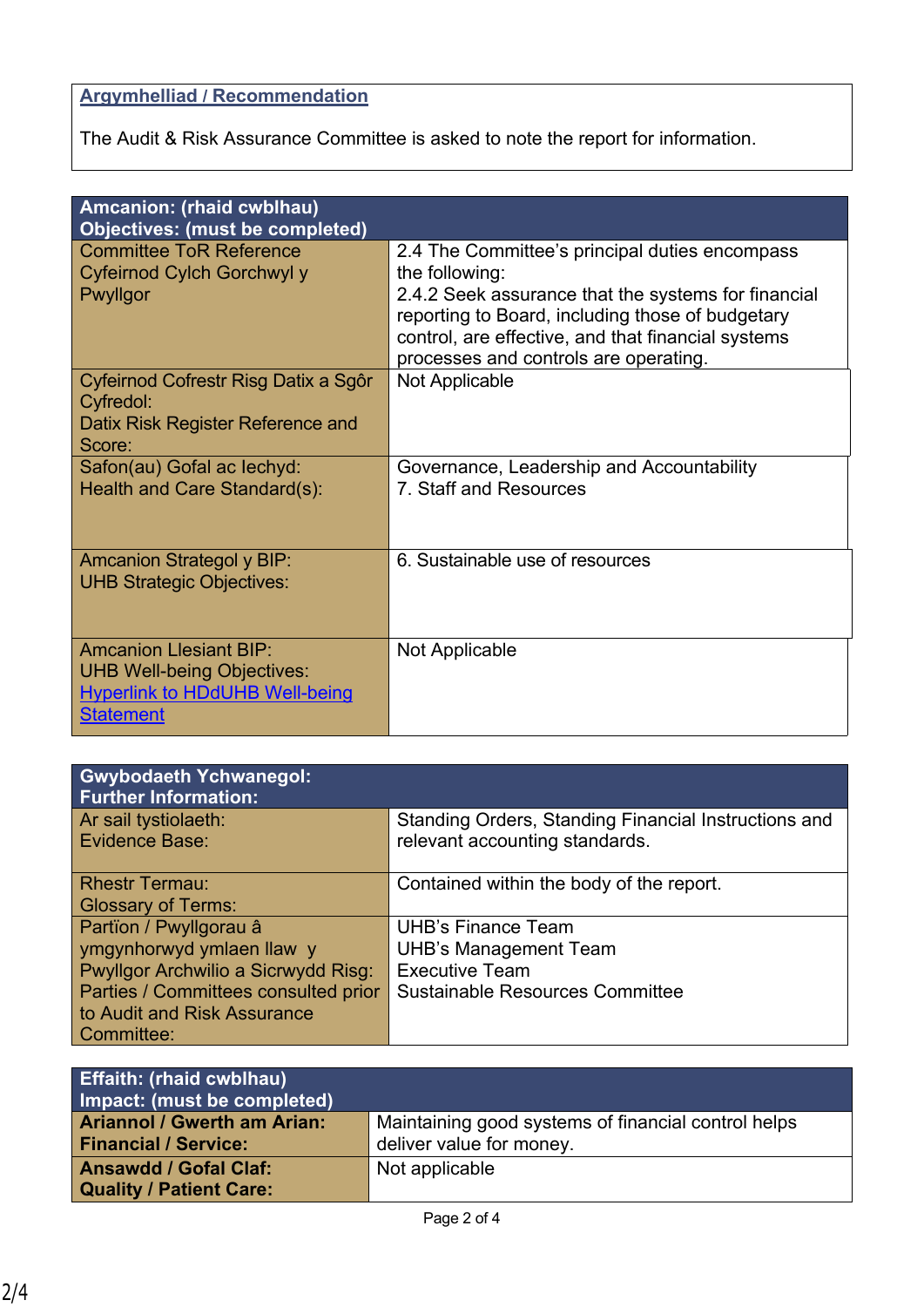| <b>Gweithlu:</b>     | Not Applicable                                          |  |  |
|----------------------|---------------------------------------------------------|--|--|
| <b>Workforce:</b>    |                                                         |  |  |
| Risg:                | Maintaining good systems of financial control minimises |  |  |
| <b>Risk:</b>         | financial risk.                                         |  |  |
| <b>Cyfreithiol:</b>  | Maintaining good systems of financial control minimises |  |  |
| Legal:               | potential for legal challenge.                          |  |  |
| <b>Enw Da:</b>       | Maintaining good systems of financial control aids the  |  |  |
| <b>Reputational:</b> | good reputation of the UHB.                             |  |  |
| <b>Gyfrinachedd:</b> | Not Applicable                                          |  |  |
| <b>Privacy:</b>      |                                                         |  |  |
| Cydraddoldeb:        | Not Applicable                                          |  |  |
| <b>Equality:</b>     |                                                         |  |  |